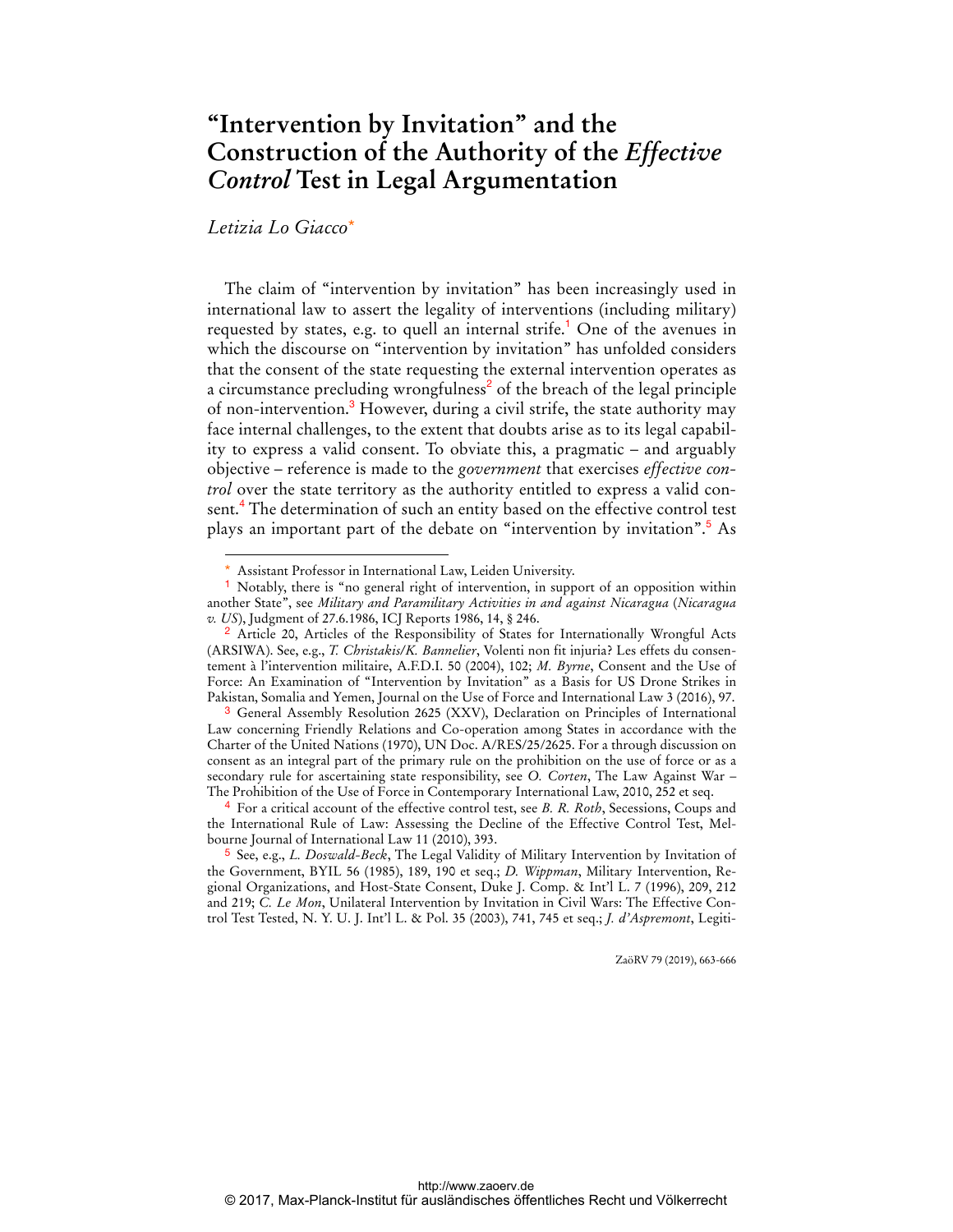## 664 *Lo Giacco*

such, the effective control test over the state territory in the argumentation of the legality of "intervention by invitation" epitomises the way in which the authority of a test is constructed in legal argumentation. Like other tests, the effective control test has a bearing on legal determinations, in the specific case in the ascertainment of who is vested with the authority to express a valid consent to an external intervention.

This short contribution shows that, within the discourse on "intervention by invitation", the effective control test has been constructed and reasserted through judicial decisions and "the teachings of the most highly qualified publicists", $\frac{6}{7}$  i.e. through subsidiary means to determine rules of law.

Arbitral awards rendered in the 1920s in relation to the continuity of states under international law defined the notion of government by reference to the effective control test.<sup>7</sup> Three cases are worth-mentioning to trace the genesis of the effective control test. In the 1923 *Tinoco* case (*Great Britain v. Costa Rica*),<sup>8</sup> the arbitrator purported the relevance of the *de facto* character of the *Tinoco's* government to be "according to the standard set by international law", despite the lack of formal recognition by Great Britain.<sup>9</sup> Similarly, in the 1926 *Hopkins* case (*U.S.A. v. United Mexican States*),<sup>10</sup> the claims commission determined that acts put in place by the *Huerta* government – which gained the power through a coup d'état – legally bound the Mexican state if the government had "real control and paramountcy […] over a major portion of the territory and a majority of the people".<sup>11</sup>

In making such legal determinations, the adjudicators made extensive reference to a panoply of authorities, i.e. scholarly writings and prior arbitral awards. In particular, the *Tinoco* award referred first to *Moore's* "Digest of International Law" (1906), "announc[ing] the general principle [of the continuity of states] which has had such universal acquaintance to become well settled in international law", second to *Borchard's* "The Diplomatic Protection of Citizens Abroad" (1915) citing further subsidiary means including

ZaöRV 79 (2019)

 $\overline{a}$ 

macy of Governments in the Age of Democracy, , N. Y. U. J. Int'l L. & Pol. 38 (2006), 877, 906 et seq.; *E. de Wet*, The Modern Practice of Intervention by Invitation in Africa and Its Implications for the Prohibition of the Use of Force, EJIL 26 (2016), 979, 981 et seq.; *M. Byrne* (note 2), 107 et seq.

<sup>6</sup> Article 38(1)(d) Statute of the International Court of Justice.

<sup>7</sup> For a more extensive review of relevant judicial decisions, see *L. Doswald-Beck* (note 5), 192 et seq.

<sup>8</sup> *Aguilar-Amory and Royal Bank of Canada Claims* (*Great Britain v. Costa Rica*), Reports of International Arbitral Awards, 18.10.1923, Vol. I, 369 et seq.

<sup>9</sup> *Great Britain v. Costa Rica* (note 8), 381.

<sup>10</sup> *George W. Hopkins (U.S.A.) v. United Mexican States*, Reports of International Arbitral Awards, 31.3.1926, Vol. IV, 41 et seq.

<sup>11</sup> *George W. Hopkins (U.S.A.) v. United Mexican States* (note 10), 45.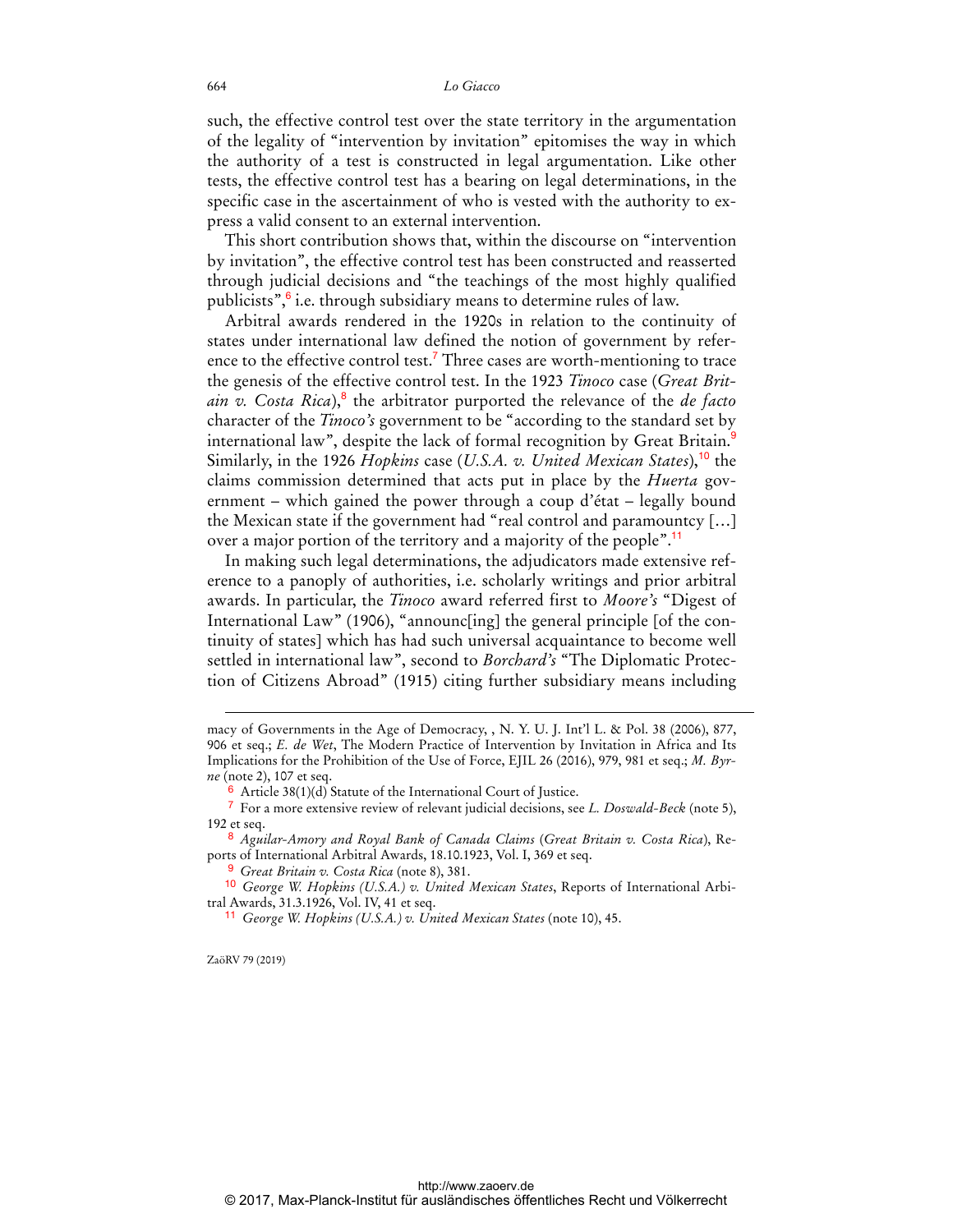an arbitral award, to Chancellor *Kent*, *Wheaton's* "International Law" (1836), *Hall's* "International Law" (1909), and third to *Woosley's* "Introduction to the Study of International Law" (1873).<sup>12</sup> Instead, the claims commission in the *Hopkins* case made reference to the 1901 *Dreyfus* case (*France v. Chile*), to reassert that

"the illegal origin of a government [does] not defeat the binding force of its executive acts. […] Once it had lost this control, even though it had not been actually overthrown, it would not be more than one among two or more factions wrestling for power as between themselves."<sup>13</sup>

Although the above mentioned cases pertain to issues of recognition of governments under international law, a number of scholarly writings have reasserted ever since the notion that only governments having effective control over the territory can act on behalf of the state, and thus express a valid consent to an external intervention. In 1947, *Hersch Lauterpacht* maintained that

"the principle of effectiveness […] conceived as the test of recognition of governments must be regarded as expressing most accurately the general practices of States [...] which emerges as the predominant and governing principle."<sup>14</sup>

Yet – and this is material for the argument of this reflection – *Lauterpacht* traces "the *foundations* of the principle of effectiveness in the seventeenth century *in the writings of the founders of international law*,"<sup>15</sup> and reaffirms the same *de facto* principle drawing from the pronouncements in the *Dreyfus* as well as in the *Tinoco* cases.<sup>16</sup> A cursory inquiry into scholarly sources dealing with "intervention by invitation" shows that the *Tinoco* case is often cited in contemporary literature, too.<sup>17</sup>

This leads us to derive an important consideration. Determining who is entitled to express a valid consent to a military intervention in the state ter-

 $\overline{a}$ 

ZaöRV 79 (2019)

<sup>12</sup> *Great Britain v. Costa Rica* (note 8), 377 et seq.

<sup>13</sup> *George W. Hopkins (U.S.A.) v. United Mexican States* (note 10), 45. The *Dreyfus* case affirmed that the acts performed by the government exerting *de facto* authority bound the state (Peru) irrespective of its legitimacy.

<sup>14</sup> *H. Lauterpacht*, Recognition in International Law, 1947, 98.

<sup>15</sup> *Hersch Lauterpacht* cites *Grotius*, *Pufendorf*, *Bynkershoek* and *Vattel* in support of the *de facto* principle. See *H. Lauterpacht* (note 14), 99 et seq. [*emphasis* added]. *Brad Roth* posited that "the effective control doctrine is rooted in Kelsenian positivism". See *B. R. Roth* (note 4), 423.

<sup>16</sup> *H. Lauterpacht* (note 14), 103 et seq.

<sup>17</sup> *L. Doswald-Beck* (note 5), 193; *S. Talmon*, Recognition of Governments in International Law, 2001, 34; *M. Zamani/M. Nikouei*, Intervention by Invitation, Collective Self-Defense and the Enigma of Effective Control, Chinese Journal of International Law 16 (2017), 633, 668 et seq.; *E. de Wet* (note 5), 983.